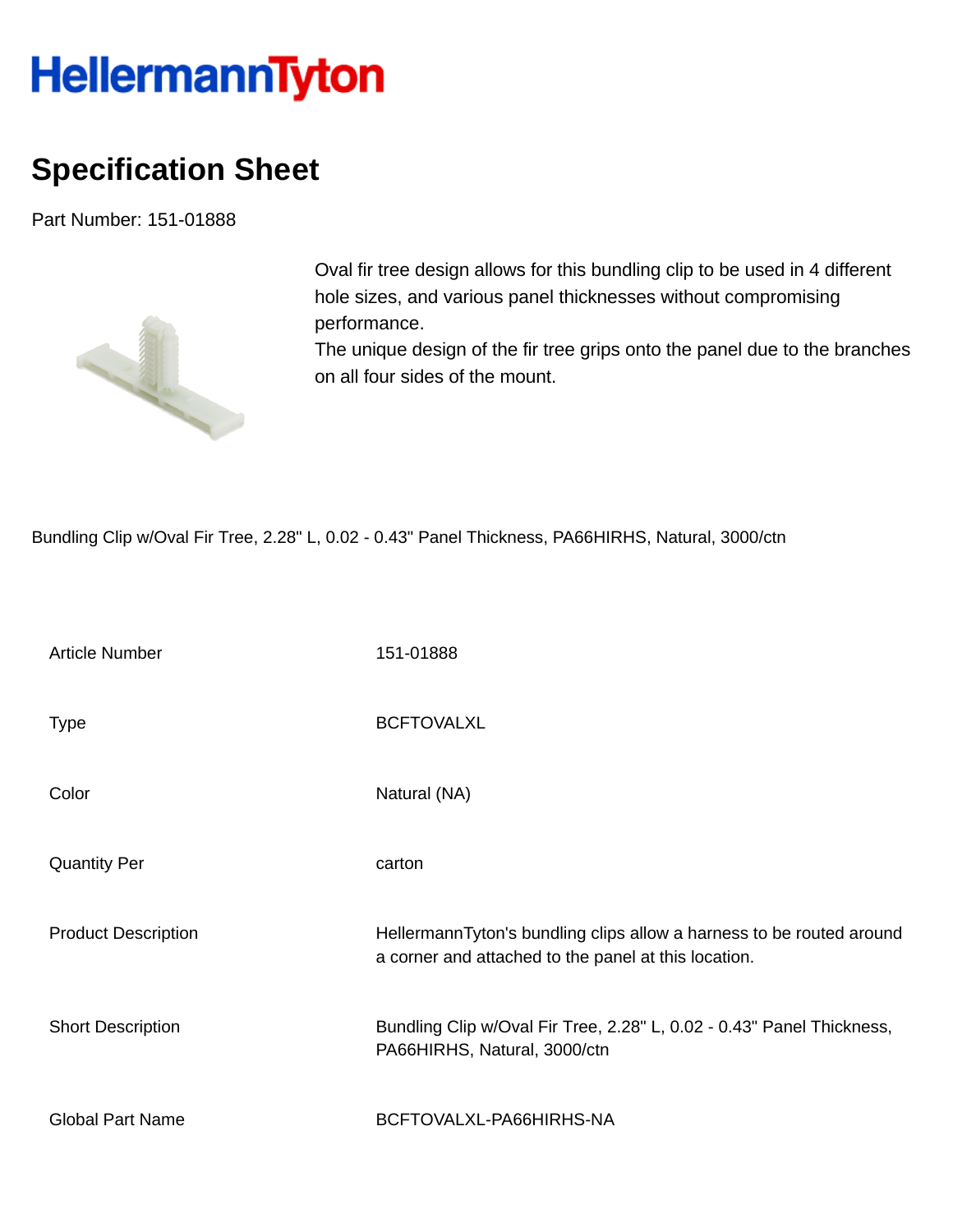| Length L (Imperial)                     | 0.53                                                    |
|-----------------------------------------|---------------------------------------------------------|
| Length L (Metric)                       | 13.4                                                    |
| <b>Fixation Method</b>                  | Fir Tree for oval holes                                 |
| Width W (Imperial)                      | 0.38                                                    |
| Width W (Metric)                        | 9.6                                                     |
| Height H (Imperial)                     | 0.97                                                    |
| Height H (Metric)                       | 24.58                                                   |
| Panel Thickness Min (Imperial)          | 0.02                                                    |
| Panel Thickness Max (Imperial)          | 0.43                                                    |
| Panel Thickness Min (Metric)            | 0.6                                                     |
| Panel Thickness Max (Metric)            | 11.0                                                    |
| Mounting Hole Diameter D (Imperial)     | 0.24 x 0.48 " 0.25 x 0.50 " 0.25 x 0.50 " 0.27 x 0.47   |
| Mounting Hole Diameter D (Metric)       | 6.5 x 13.0 mm 7.0 x 12.0 mm 6.2 x 12.2 mm 6.5 x 12.5 mm |
| Mounting Hole Diameter D Min (Imperial) | 0.24                                                    |
| Mounting Hole Diameter D Max (Imperial) | 0.51                                                    |
| Mounting Hole Diameter D Max (Metric)   | 13.0                                                    |